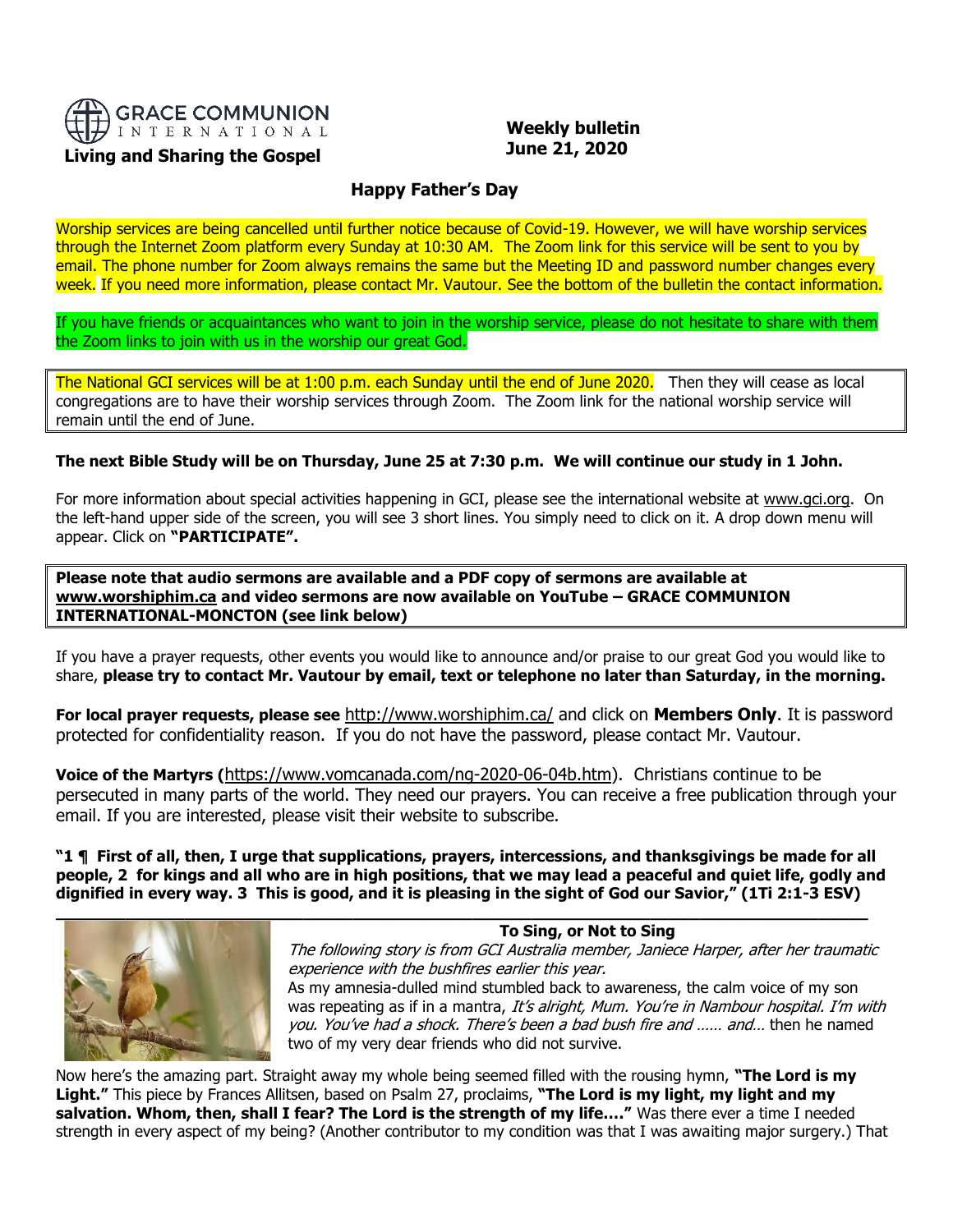hymn, which completely overtook me, my mind and body alike, imbued me with peace and positivity that carried me throughout the trying weeks ahead. Could that be attributed to intervention from our loving triune God? I'm sure of it. Could it be that I was prepared for this traumatic time years before when I was given that song to learn for special music? Most assuredly.

My eldest daughter, Kathryn, afflicted by multiple sclerosis, spent several years unable to see much at all, unable to sit without support, unable to hold her head or her hands steady, unable to sing or to speak clearly or to eat safely. Kathryn, all praise to our Father, is a Christian, as is her loving husband, Glenn. She has told me that her Bible study for all that time was accomplished by her concentrating on the words of hymns she'd learned and special music songs she'd heard me practice. Kathryn had an exceptionally good memory before her debility. Had God prepared for her spiritual sustenance years before, in her youth? Most definitely.

You may have known dear ones who, while suffering dementia, have responded to and even joined in singing hymns familiar to them, hymns they had sung often. I have. It seems that music is one of the last areas of the brain to be lost as the body deteriorates.

So what does the written Word tell us about all this? Is it only those who 'can sing' who are so blessed? Let's read from **[Colossians 3:15-16.](https://biblia.com/bible/niv/Col%203.15-16) Let the peace of Christ rule in your hearts, since as members of one body you were called to peace. And be thankful. Let the word of Christ dwell in you richly as you teach and admonish one another with all wisdom, and as you sing psalms, hymns and spiritual songs with gratitude in your hearts to God.**

Could it be that by singing psalms, hymns and spiritual songs every day around the house, we are God's instruments in doing his work of caring not only for ourselves in our current oh-so-mortal bodies, but also for those who share our homes with us?

You might say, "But I can't sing. No one wants to hear me sing." Well, let's go to the book of songs. Look at **[Psalms 89:1,](https://biblia.com/bible/niv/Ps%2089.1) [95:1-2,](https://biblia.com/bible/niv/Psalms%2095.1-2) [98:4-6,](https://biblia.com/bible/niv/Psalms%2098.4-6) [100:1-2](https://biblia.com/bible/niv/Psalms%20100.1-2)** for starters. Yes, I know it says, "shout for joy," but it says that in connection with the singing of songs. Now I put it to you, would you prefer to shout joyfully around the house each day, or rather "make a joyful noise," as we used to interpret it, as you sing to the Lord?

The music educator and conductor, the late Richard Gill, used to say that when you sing (as everyone should) to your baby, the tune or noise you make becomes the true version of that song for your child. Do not be embarrassed or ashamed. Sing that song your way and make it joyful and from the heart. He said that anyone who can speak, does so with vocal intonations. These intonations can be classed as the beginnings of song. Think of Gregorian chants, for example. Different cultures have very different appreciations of what is music. You don't need to sound like singers we hear on international media. By singing, you are inoculating the minds of those in your household with words – without preaching to them. You can just be singing quietly from the heart. There's no need for always shouting for joy.

Don't forget that many of the psalms begin with cries from the heart for the Lord's intervention. It's ok to sing to the Lord with a broken heart. It leads to the merciful comfort we need, knowing that there is one who loves us, hears us and provides for us in every situation.

You may not be good at remembering all the words of a hymn. I'm not. Does that matter? I don't think God will mind if you mess up the words, hum or la-la-la a bit. You'll remember the lines that are important to you in your communication with him. You might even like to change the words of some favourite song or even a hymn to match your thoughts and feelings as you sing from your heart. There's no copyright on what you sing to yourself or to your family.

Why not give it a try!**Author: Janiece Harper, Member, GCI Australia** *Note: Janiece Harper is a retired teacher with expertise in special needs, and a dedicated long-time member who leads small groups and visits with and encourages members in the Northern New South Wales district of Australia.*

*\_\_\_\_\_\_\_\_\_\_\_\_\_\_\_\_\_\_\_\_\_\_\_\_\_\_\_\_\_\_\_\_\_\_\_\_\_\_\_\_\_\_\_\_\_\_\_\_\_\_\_\_\_\_\_\_\_\_\_\_\_\_\_\_\_\_\_\_\_\_\_\_\_\_\_\_\_\_\_\_\_\_\_\_\_\_\_\_\_\_\_\_\_\_\_\_\_\_*

## **Coronavirus and Persecution**

*"I am convinced that neither death nor life…nor anything else in all creation, will be able to separate us from the love of God in Christ Jesus our Lord."* **Romans 8:18-19 (NRSV)**

How many of us are missing the opportunity to meet together each week to worship God and fellowship with each other? How many of us were hoping against hope that lockdown will be 'unlocked' by Pentecost and our churches or other meeting places would be opened up by then. Well, we know now that that certainly wasn't be the case. The best way we can worship is by social media, zoom or good old fashioned telephone. Certainly not face to face with other Christians. We can't even meet in each other's homes yet, and greeting

*each other outside can only be at two metres apart. If we flout these regulations we risk being*.



Christopher Reeve is assistant pastor of the Invicta (Blean) Congregation near Canterbury, which is part of Grace Communion International UK.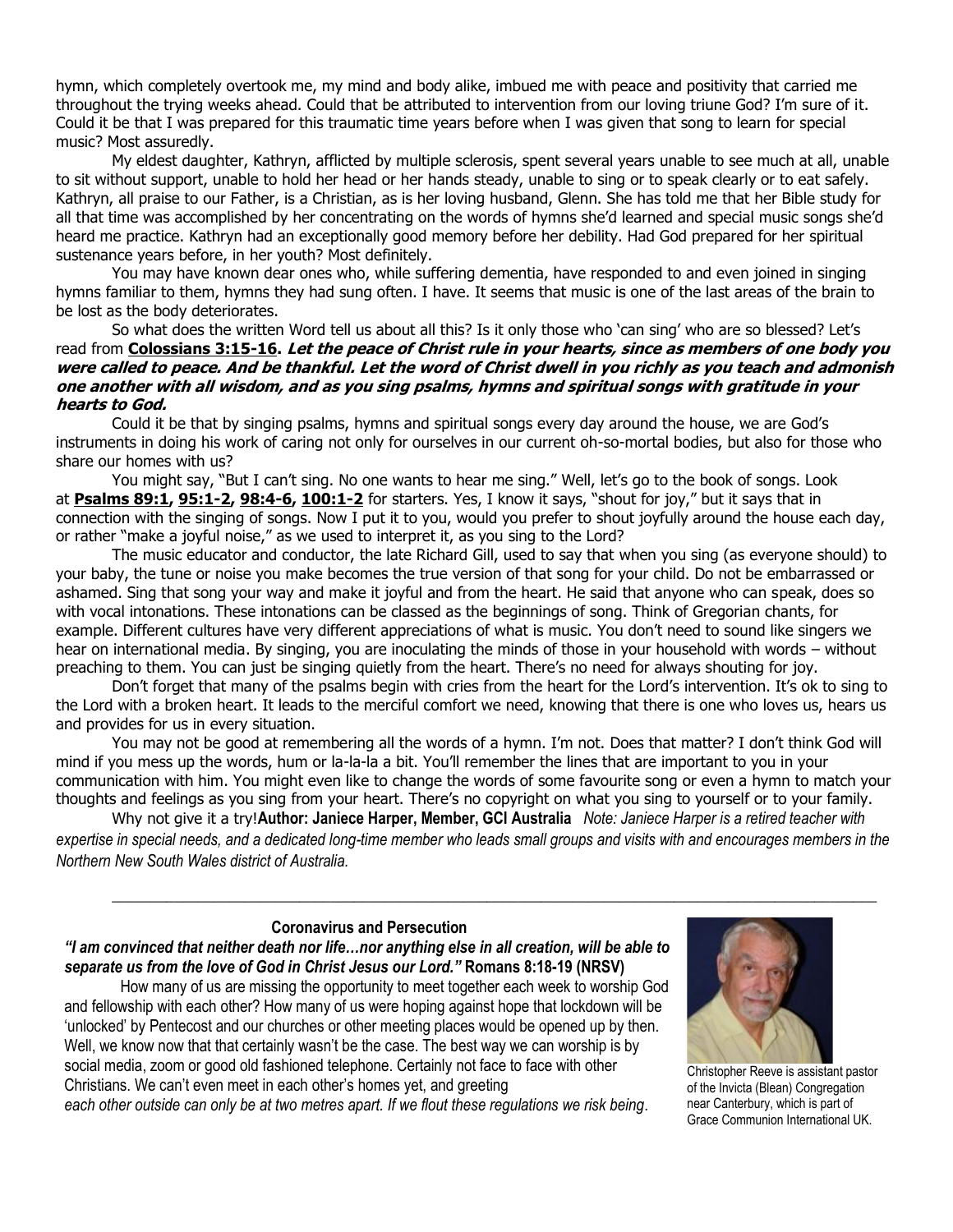fined. And all because of a microscopic virus. Hopefully this pandemic will not last for ever.But whether it does or not, the experience will probably have transformed us and this world as we know it for a long time to come.

Let's take a look at some comparisons. They can all be summed up in the one word, loneliness. For example, many Christians in these countries don't meet for worship. They even must make every effort for their faith not to be known in some countries. The only means they have for keeping in touch and sharing their faith is by social media and maybe the telephone. But even these forms of communication can be monitored by government spies or those of other religions.

We are getting a flavour of these restrictions by the imposition of lockdown and other government instituted rules. We now know what it's like to be forbidden to meet with one another, due to social distancing and being confined to our homes – until recently not even being able to meet with other members of our family. But even experiencing this gives us a taste of what these Christians have to face at the risk of severe penalties in many countries in the world.

Let's count our blessings and pray to God that the time will soon come when all Christians are able to meet together in person to share their faith and encourage one another. And a future time, when "the earth will be filled with the knowledge of the glory of the Lord, as the waters cover the sea" (Habakkuk 2:14).

## *Prayer*

*Lord, strengthen the faith of our persecuted brothers and sisters and move us to pray for them. In Jesus' name. Amen*

## **Leadership in the Church: An Examination of Eight Words, by Michael Morrison**

 $\frac{1}{2}$  ,  $\frac{1}{2}$  ,  $\frac{1}{2}$  ,  $\frac{1}{2}$  ,  $\frac{1}{2}$  ,  $\frac{1}{2}$  ,  $\frac{1}{2}$  ,  $\frac{1}{2}$  ,  $\frac{1}{2}$  ,  $\frac{1}{2}$  ,  $\frac{1}{2}$  ,  $\frac{1}{2}$  ,  $\frac{1}{2}$  ,  $\frac{1}{2}$  ,  $\frac{1}{2}$  ,  $\frac{1}{2}$  ,  $\frac{1}{2}$  ,  $\frac{1}{2}$  ,  $\frac{1$ 

## **(from** [https://www.gcs.edu/mod/page/view.php?id=4253\)](https://www.gcs.edu/mod/page/view.php?id=4253)

The New Testament mentions a wide variety of leaders in the church: apostles, prophets, evangelists, pastors, teachers, bishops, elders and deacons. What are these offices? Are they commanded for the church today? Let's examine the evidence, starting with the titles given in **[Ephesians 4:11](https://biblia.com/bible/niv/Eph%204.11)**: "Christ himself gave the apostles, the prophets, the evangelists, the pastors and teachers."

#### **Apostles**

The word "apostle" is sometimes used for the highest rank of church leadership. However, the word had a different meaning before the church existed. It originally meant "one who has been sent" — an ambassador or representative. This general meaning is seen in some New Testament uses.

Jesus used the word in a general sense when he said that a "messenger" is not greater than the one who sends him (**[John 13:16](https://biblia.com/bible/niv/John%2013.16)**). Similarly, Paul referred to some apostles whose names were not given; the NIV calls them "representatives" (**[2 Corinthians 8:23](https://biblia.com/bible/niv/2%20Cor%208.23)**). The general function of an *apostolos* was to represent someone else. When Paul called Epaphroditus an *apostolos,* he may have meant that Epaphroditus was a messenger of the church at Philippi (**[Philippians 2:25](https://biblia.com/bible/niv/Phil%202.25)**).

Jesus, who was sent by the Father, was an apostle (**[Hebrews 3:1](https://biblia.com/bible/niv/Heb%203.1)**). The 12 disciples, who were sent by Jesus, were also apostles (**[Mark](https://biblia.com/bible/niv/Mark%203.14)  [3:14](https://biblia.com/bible/niv/Mark%203.14)**, etc.). The disciples are not in the same category of authority as Jesus, but the same Greek word is used. The focus is on the function, not rank. Barnabas and Paul were also sent out, and they were called apostles (**[Acts 14:4,](https://biblia.com/bible/niv/Acts%2014.4) [14](https://biblia.com/bible/niv/Acts%2014.14)**).

The disciples and Paul used the term *apostolos* as the name of their leadership office in the church (**[Acts 15:23;](https://biblia.com/bible/niv/Acts%2015.23) [Romans](https://biblia.com/bible/niv/Rom%2011.13)  [11:13;](https://biblia.com/bible/niv/Rom%2011.13) [Galatians 1:1](https://biblia.com/bible/niv/Gal%201.1)**; etc.). Authority came with the sending — a messenger sent by Jesus Christ had an authoritative understanding of that message.

James may have been an apostle, too — in one verse he is distinguished from the apostles, and in another he is included (**[1 Corinthians](https://biblia.com/bible/niv/1%20Cor%2015.7)  [15:7;](https://biblia.com/bible/niv/1%20Cor%2015.7) [Galatians 1:19](https://biblia.com/bible/niv/Gal%201.19)**). Similarly, Timothy is excluded sometimes (**[2 Corinthians 1:1;](https://biblia.com/bible/niv/2%20Cor%201.1) [Colossians 1:1](https://biblia.com/bible/niv/Col%201.1)**) and included once (**[1 Thessalonians 2:6](https://biblia.com/bible/niv/1%20Thess%202.6)**) but in this latter verse Paul may have been using the term in a general sense of messenger or representative.

The reference in **[Romans 16:7](https://biblia.com/bible/niv/Rom%2016.7)** is debated. Some say that Andronicus and Junia were apostles; others say that the verse simply means they were esteemed highly by the apostles. Even if they were apostles, however, it is likely that they were messengers rather than having a permanent position of authority in the church. (If they were apostles in the same sense that Paul was, it is odd that we know almost nothing about them, either from the Bible or from church history.)

Some people falsely claimed to be apostles (**[2 Corinthians 11:13;](https://biblia.com/bible/niv/2%20Cor%2011.13) [Revelation 2:2](https://biblia.com/bible/niv/Rev%202.2)**). Paul facetiously called them "super-apostles" (**[2](https://biblia.com/bible/niv/2%20Cor%2011.5)  [Corinthians 11:5;](https://biblia.com/bible/niv/2%20Cor%2011.5) [12:11](https://biblia.com/bible/niv/2%20Corinthians%2012.11)**). Although he was the least of the apostles, he was not inferior to the self-proclaimed apostles (**1 [Corinthians 15:9](https://biblia.com/bible/niv/1%20Cor%2015.9)**). God appointed some people to be apostles (**1 Corinthians 12:28; [Ephesians 4:11](https://biblia.com/bible/niv/Eph%204.11)**). This was part of the foundation of the church (**[Ephesians 2:20;](https://biblia.com/bible/niv/Eph%202.20) [3:5](https://biblia.com/bible/niv/Ephesians%203.5)**).

What role did apostles have in the church? The Twelve and Paul were instrumental in beginning the church. Soon after Jesus ascended to heaven, the disciples said that a requirement for their "apostolic ministry" was to have been with Jesus during his ministry (**[Acts 1:21-25](https://biblia.com/bible/niv/Acts%201.21-25)**). These apostles not only preached, but also exercised some administrative leadership. They laid hands on deacons whom the people had chosen (**[Acts](https://biblia.com/bible/niv/Acts%206.6)  [6:6](https://biblia.com/bible/niv/Acts%206.6)**) and they made decisions with the elders (**[Acts 15:22](https://biblia.com/bible/niv/Acts%2015.22)**).

Paul mentioned some of his qualifications to be considered an apostle: seeing the Lord and raising up churches (**[1 Corinthians 9:1](https://biblia.com/bible/niv/1%20Cor%209.1)**). His converts were the "seal" of his apostleship — evidence that he had been sent, at least to them (**verse 2**). He noted characteristics that marked an apostle: "signs, wonders and miracles" (**2 [Corinthians 12:12](https://biblia.com/bible/niv/2%20Cor%2012.12)**). An apostle preaches the gospel as a faithful messenger of the Lord. He is an official representative of Jesus Christ, more exclusive and authoritative than elders.

#### **Prophets**

Isn't a prophet somebody who predicts the future? That may be one meaning of the word, but that's not the only way the word is used. When the Samaritan woman perceived that Jesus was a prophet (**[John 4:19](https://biblia.com/bible/niv/John%204.19)**), it was not because of a prediction about the future, but because of a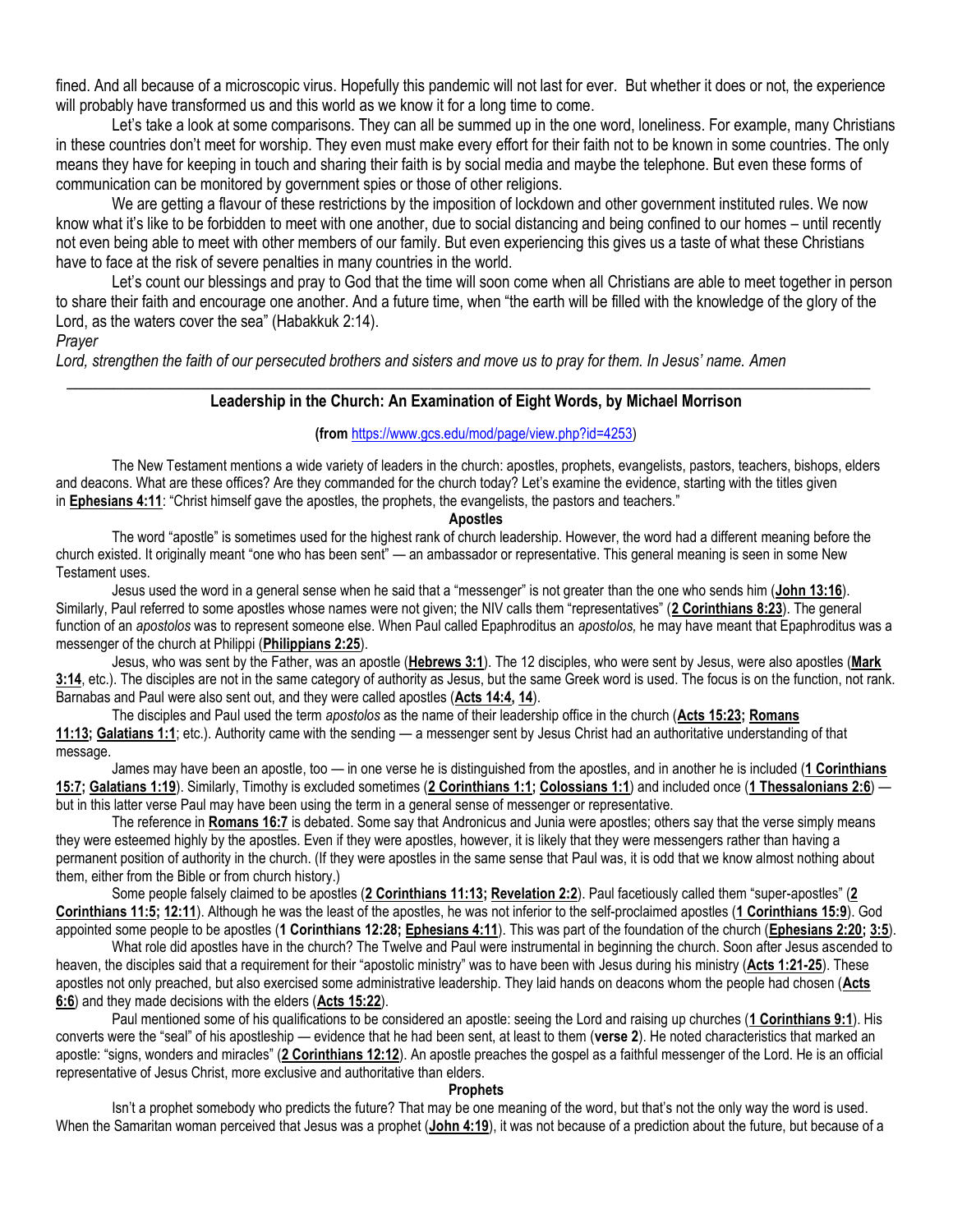revelation about the past and present. When the guards told Jesus to prophesy (**[Matthew 26:68](https://biblia.com/bible/niv/Matt%2026.68)**), they were asking for a revelation about the present, not the future.

On the Mount of Olives, Jesus made some predictions about the future. But even before that, the people considered him a prophet (**[Matthew 21:11](https://biblia.com/bible/niv/Matt%2021.11)**). It was because of his teaching and his miracles (**[Luke 7:16;](https://biblia.com/bible/niv/Luke%207.16) [24:19;](https://biblia.com/bible/niv/Luke%2024.19) [John 6:14;](https://biblia.com/bible/niv/John%206.14) [7:40;](https://biblia.com/bible/niv/John%207.40) [9:17](https://biblia.com/bible/niv/John%209.17)**). Moses had predicted such a prophet — "a prophet like me" (**[Acts 3:22-23](https://biblia.com/bible/niv/Acts%203.22-23)**) — and Moses was known much more for teaching than for prediction. Jesus was a prophet like Moses, speaking the words of God. The role of a prophet might include predicting the future, but it didn't necessarily require predictions.

God appoints prophets in the church (**[1 Corinthians 12:28;](https://biblia.com/bible/niv/1%20Cor%2012.28) [Ephesians 4:11](https://biblia.com/bible/niv/Eph%204.11)**). In the early church, some prophets made predictions (**[Acts](https://biblia.com/bible/niv/Acts%2011.27)  [11:27;](https://biblia.com/bible/niv/Acts%2011.27) [21:10](https://biblia.com/bible/niv/Acts%2021.10)**). Others served in encouraging and strengthening (**[Acts 15:32\)](https://biblia.com/bible/niv/Acts%2015.32)**. In Antioch, they worked with teachers (**[Acts 13:1](https://biblia.com/bible/niv/Acts%2013.1)**). Philip's four daughters prophesied (**[Acts 21:9](https://biblia.com/bible/niv/Acts%2021.9)**). Paul referred to a prophetic message that accompanied Timothy's ordination (**[1 Timothy 1:18;](https://biblia.com/bible/niv/1%20Tim%201.18) [4:14](https://biblia.com/bible/niv/1%20Timothy%204.14)**). On the Day of Pentecost, when people spoke in tongues, Peter said it fulfilled a scripture about men and women prophesying (**[Acts 2:17-18;](https://biblia.com/bible/niv/Acts%202.17-18) cf. [Acts 19:6](https://biblia.com/bible/niv/Acts%2019.6)**). God was causing them to speak.

Paul listed prophecy as one of the gifts of the Holy Spirit (**[1 Corinthians 11:5](https://biblia.com/bible/niv/1%20Cor%2011.5)**). A prophet is "spiritually gifted" (**[1 Corinthians 14:37](https://biblia.com/bible/niv/1%20Cor%2014.37)**). Paul urged the Corinthians to desire the gift of prophecy (**verses 1, 39**) — but, judging by the way that Paul used the word, this rarely means predicting the future. "Everyone who prophesies speaks to people for their strengthening, encouragement and comfort…. The one who prophesies edifies the church" (**1** [Corinthians 14:3-4\)](https://biblia.com/bible/niv/1%20Cor%2014.3-4). Prophecy is also for instruction (**verse 31**). God inspires prophetic messages to build and help the church.

Prophecy, although a very helpful gift, has limitations. "We know in part and we prophesy in part" (**[1 Corinthians 13:9](https://biblia.com/bible/niv/1%20Cor%2013.9)**). Prophecies will cease (**verse 8**). Love is much more important (**verse 2**). Every Christian should love, but not every Christian has the gift of prophecy. "We have different gifts, according to the grace given us" (**[Romans 12:6](https://biblia.com/bible/niv/Rom%2012.6)**).

Paul gave some instructions about how prophetic speaking should be done decently and in order. In keeping with social custom, women were told to cover their heads when prophesying, and men were told they should not (**[1 Corinthians 11:4-5](https://biblia.com/bible/niv/1%20Cor%2011.4-5)**). Instead of everyone speaking at once, people should take turns (**[1 Corinthians 14:29-31](https://biblia.com/bible/niv/1%20Cor%2014.29-31)**). If God inspires a second person to speak, the first person should stop (**verse 30**). The result of such prophecies would then be "that everyone may be instructed and encouraged" (**verse 31**).

In summary, prophets help the church by comforting, edifying, encouraging, instructing, strengthening and sometimes by predicting.

## **Evangelists**

Some people use "evangelist" as an administrative rank, but Paul was probably not describing a church-government hierarchy in **[Ephesians 4:11](https://biblia.com/bible/niv/Eph%204.11)**. Although the apostles had more authority than prophets did, Paul does not use this verse to say that. He does not say that prophets had authority over evangelists, or that evangelists had authority over pastors and teachers. He is not prescribing a hierarchy.

Paul seems to be concerned with order only in **[1 Corinthians 12:28](https://biblia.com/bible/niv/1%20Cor%2012.28)**, where he numbers the first three gifts: "first of all apostles, second prophets, third teachers." However, we do not have any evidence that prophets exercised any administrative authority over anyone — and the category of evangelist is not even mentioned in this verse.

In most of Paul's lists of spiritual gifts (**[Romans 12:6-8;](https://biblia.com/bible/niv/Rom%2012.6-8) [1 Corinthians 12:8-10](https://biblia.com/bible/niv/1%20Cor%2012.8-10)**), he does not seem to be concerned about which gift is most important. Even in **verse 28**, after the first three gifts are numbered, Paul does not attempt to rank the gifts. Indeed, he argues against that idea, saying that a person's gift doesn't make anyone more important than others. Every gift is given for the common good; every person should use his or her gift to serve others. In **[Ephesians 4:11](https://biblia.com/bible/niv/Eph%204.11)**, Paul is saying that Christ puts all types of leaders in his church for the same reason: to equip the saints for the work of ministry.

What is an evangelist? The New Testament uses the word only three times, which in itself suggests that the word is not a formal title in the church. Philip was called an evangelist (**[Acts 21:8](https://biblia.com/bible/niv/Acts%2021.8)**). That means he did evangelism — he preached the *euangelion,* the gospel (e.g., **[Acts 8:5-40](https://biblia.com/bible/niv/Acts%208.5-40)**). But there is no evidence that he had any administrative authority.

Paul exhorted Timothy to "keep your head in all situations, endure hardship, do the work of an evangelist, discharge all the duties of your ministry" ([2 Timothy 4:5](https://biblia.com/bible/niv/2%20Tim%204.5)). Paul was not conferring a formal title on Timothy — nor is there evidence that Timothy ever had a formal title like that. Paul was simply listing things for him to do. "The work of an evangelist" was evangelism — preaching the gospel. A deacon such as Philip could do the work of an evangelist; so could an apostle, such as Paul, or a pastor, such as Timothy. Paul said "do the work of an evangelist" as a way of exhorting Timothy to do evangelism.

In **[Ephesians 4:11](https://biblia.com/bible/niv/Eph%204.11)**, Paul says that God gives evangelists to the church. God gives us people who can preach the gospel with extra effectiveness. People gifted at evangelism do not have to be ordained or be given administrative authority. Ordination and administration involve other gifts, which may or may not be present in someone with the gift of evangelizing. If administrative duties are assigned to people who do not have a gift for handling them, then those duties would decrease their ability to use their true gifts.

## **Pastors**

The word *pastor* appears only once in the NIV (**[Ephesians 4:11](https://biblia.com/bible/niv/Eph%204.11)**). The Greek word is usually translated "shepherd." **[Luke 2:8](https://biblia.com/bible/niv/Luke%202.8)** uses the word in its literal meaning: "There were shepherds living out in the fields nearby, keeping watch over their flocks at night." Shepherds take care of sheep.

"Shepherd" is often used metaphorically for spiritual leadership. Jesus considered himself a good shepherd (**[John 10:11-14](https://biblia.com/bible/niv/John%2010.11-14)**). The people were "like sheep without a shepherd" (**[Matthew 9:36](https://biblia.com/bible/niv/Matt%209.36)**). His own disciples were "sheep of the flock" (**[Matthew 26:31;](https://biblia.com/bible/niv/Matt%2026.31) [Luke 12:32](https://biblia.com/bible/niv/Luke%2012.32)**) — but Jesus had other sheep, too (**[John 10:16](https://biblia.com/bible/niv/John%2010.16)**). He is the great shepherd, and we are the sheep of his pasture (**[Hebrews 13:20;](https://biblia.com/bible/niv/Heb%2013.20) [1 Peter 2:25](https://biblia.com/bible/niv/1%20Pet%202.25)**).

Jesus, using the verb for shepherding, told Peter to "take care of" his sheep (**[John 21:16](https://biblia.com/bible/niv/John%2021.16)**). Paul told the Ephesian elders that the Holy Spirit had made them overseers of a flock; he exhorted them to shepherd the church (**[Acts 20:28](https://biblia.com/bible/niv/Acts%2020.28)**). Peter also told elders to shepherd the flock, serving as overseers (**[1 Peter 5:2](https://biblia.com/bible/niv/1%20Pet%205.2)**).

How should pastors "shepherd" their flocks? The verb has a range of meanings. On one end of the spectrum, it can mean to rule with great power, as Christ will when he returns (**[Revelation 2:27;](https://biblia.com/bible/niv/Rev%202.27) [12:5;](https://biblia.com/bible/niv/Revelation%2012.5) [19:15](https://biblia.com/bible/niv/Revelation%2019.15)**). Christ "will separate the people one from another as a shepherd separates the sheep from the goats" (**[Matthew 25:32](https://biblia.com/bible/niv/Matt%2025.32)**). However, Christ will also be a shepherd of great gentleness: "The Lamb at the center of the throne will be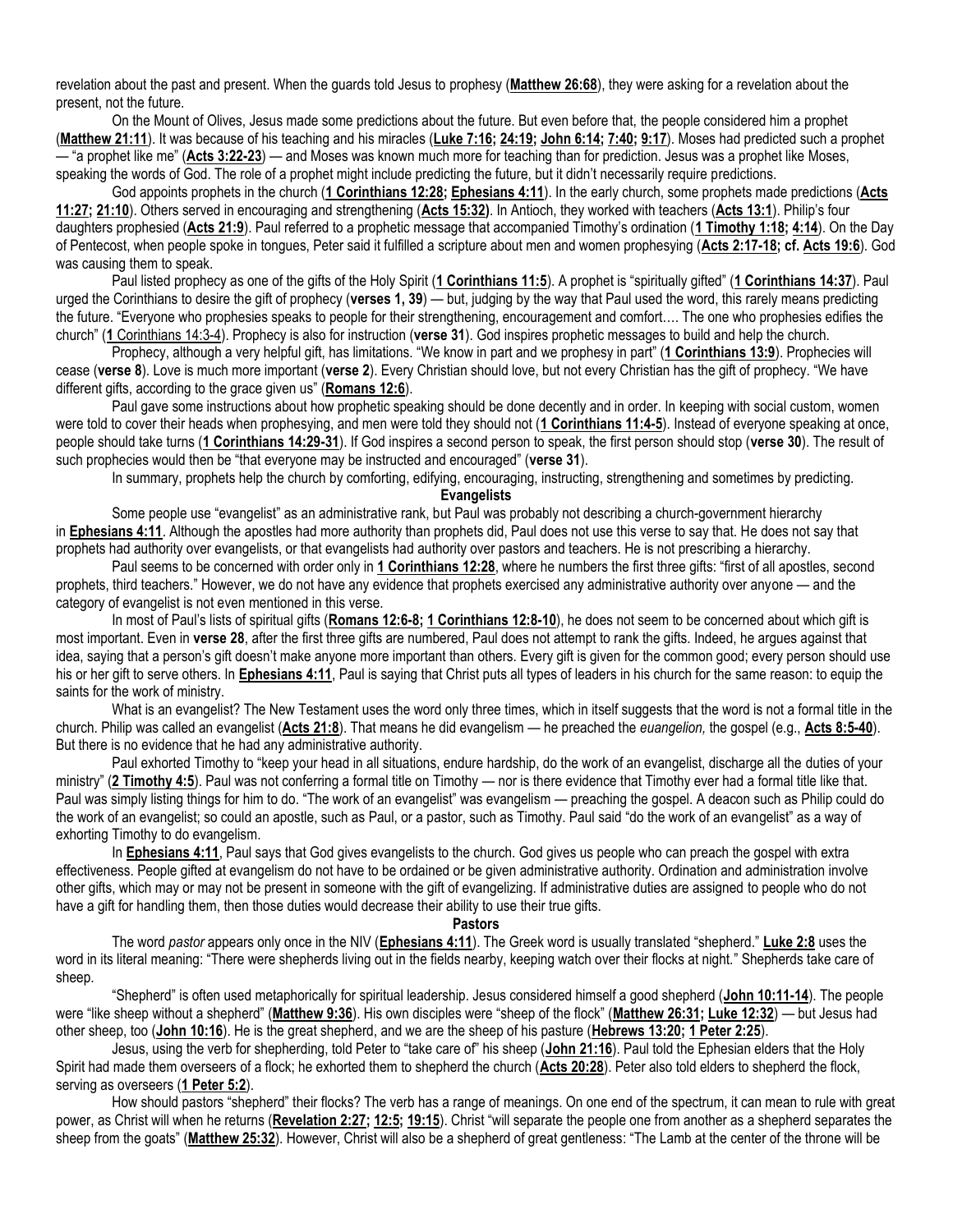their shepherd [note the irony of a lamb being the shepherd]; he will lead them to springs of living water. And God will wipe away every tear from their eyes."

Church pastors are told to imitate Jesus' gentle style: Serve willingly, Peter admonishes, "not greedy for money, but eager to serve; not lording it over those entrusted to you, but being examples to the flock" (**[1 Peter 5:2-3](https://biblia.com/bible/niv/1%20Pet%205.2-3)**). This is the kind of leaders Christ wants in his church. "The good shepherd lays down his life for the sheep" (**[John 10:11](https://biblia.com/bible/niv/John%2010.11)**).

#### **Teachers**

Jesus is the perfect example of every category of church leader. He is an apostle, a prophet, an evangelist, a shepherd, an overseer, a servant and a teacher. He called himself a teacher, his disciples called him teacher, the crowds called him teacher, even his enemies called him teacher. "Teacher" is the Greek equivalent of "Rabbi" (**[John 1:38;](https://biblia.com/bible/niv/John%201.38) [20:16](https://biblia.com/bible/niv/John%2020.16)**).

One of Jesus' chief activities was teaching. He taught not only his disciples, but also the crowds — in the temple, in synagogues, in towns and villages, on mountains and at the lakeside. "I have spoken openly to the world," Jesus said. "I always taught in synagogues or at the temple" **[\(John 18:20\)](https://biblia.com/bible/niv/John%2018.20).**

Jesus commanded his disciples to teach (**[Matthew](https://biblia.com/bible/niv/Matt%2028.20) 28:20**), and they did. "Day after day, in the temple courts and from house to house, they never stopped teaching and proclaiming the good news that Jesus is the Christ" (**[Acts 5:42](https://biblia.com/bible/niv/Acts%205.42)**). Paul taught in Ephesus "publicly and from house to house" (**[Acts 20:20](https://biblia.com/bible/niv/Acts%2020.20)**). He called himself a teacher, and he told Timothy to teach (**[1 Timothy 2:7;](https://biblia.com/bible/niv/1%20Tim%202.7) [4:11-13;](https://biblia.com/bible/niv/1%20Timothy%204.11-13) [2 Timothy 1:11;](https://biblia.com/bible/niv/2%20Tim%201.11) [4:2](https://biblia.com/bible/niv/2%20Timothy%204.2)**). Paul told the Colossians to teach one another (**[Colossians 3:16](https://biblia.com/bible/niv/Col%203.16)**). People who have been in the church a long time should be able to teach (**[Hebrews 5:12](https://biblia.com/bible/niv/Heb%205.12)**). If they have a gift for teaching, they should teach (**[Romans 12:7](https://biblia.com/bible/niv/Rom%2012.7)**). Although every member may teach, not everyone has the position of "teacher" (**[1 Corinthians](https://biblia.com/bible/niv/1%20Cor%2012.29) 12:29**). James warns us, "Not many of you should presume to be teachers… because you know that we who teach will be judged more strictly" (**[James 3:1](https://biblia.com/bible/niv/James%203.1)**). God appoints teachers in the church (**[1 Corinthians 12:28](https://biblia.com/bible/niv/1%20Cor%2012.28)**); he gives teachers to equip the saints (**[Ephesians 4:11](https://biblia.com/bible/niv/Eph%204.11)**).**[\[1\]](https://www.gci.org/articles/leadership-in-the-church-an-examination-of-eight-words/#_ftn1)**

The Holy Spirit teaches (**[Luke 12:12;](https://biblia.com/bible/niv/Luke%2012.12) [John 14:26;](https://biblia.com/bible/niv/John%2014.26) [1 Corinthians 2:13;](https://biblia.com/bible/niv/1%20Cor%202.13) [1 John 2:27](https://biblia.com/bible/niv/1%20John%202.27)**). Scripture teaches (**[Romans 15:4;](https://biblia.com/bible/niv/Rom%2015.4) [2 Timothy 3:16](https://biblia.com/bible/niv/2%20Tim%203.16)**). Overseers should be able to teach (**[1 Timothy 3:2](https://biblia.com/bible/niv/1%20Tim%203.2)**). Paul warned Timothy, "Watch your life and doctrine [teaching] closely" (**1 [Timothy 4:16](https://biblia.com/bible/niv/1%20Tim%204.16)**). We are frequently warned about false teachers and false teachings. Jesus warned about the teachings of the Pharisees; later, some of them taught that Gentiles had to be circumcised (**[Acts 15:1](https://biblia.com/bible/niv/Acts%2015.1)**). John warned about idolatrous and immoral teachings (**[Revelation 2:14-15;](https://biblia.com/bible/niv/Rev%202.14-15) [2:20-24](https://biblia.com/bible/niv/Revelation%202.20-24)**). Keep away from false teachers, Paul warned (**[Romans 16:17](https://biblia.com/bible/niv/Rom%2016.17)**). "If anyone comes to you and does not bring this teaching, do not take him into your house or welcome him" (**[2 John 10](https://biblia.com/bible/niv/2%20John%2010)**).

Using the word for "teaching," Paul warned about "every wind of doctrine," "human commands and teachings," and "things taught by demons" (**[Ephesians 4:14;](https://biblia.com/bible/niv/Eph%204.14) [Colossians 2:22;](https://biblia.com/bible/niv/Col%202.22) [1 Timothy 4:1](https://biblia.com/bible/niv/1%20Tim%204.1)**). "The time will come when people will not put up with sound doctrine. Instead, to suit their own desires, they will gather around them a great number of teachers to say what their itching ears want to hear" (**[2 Timothy 4:3](https://biblia.com/bible/niv/2%20Tim%204.3)**). "Do not be carried away by all kinds of strange teachings" (**[Hebrews](https://biblia.com/bible/niv/Heb%2013.9) 13:9**).

What should be taught? The way of God (**[Matthew 22:16](https://biblia.com/bible/niv/Matt%2022.16)**). Obedience to Jesus' commands (**[Matthew 28:20](https://biblia.com/bible/niv/Matt%2028.20)**). The word of God (**[Acts](https://biblia.com/bible/niv/Acts%2018.11)  [18:11\)](https://biblia.com/bible/niv/Acts%2018.11)**. The Lord Jesus Christ (**[Acts 13:12;](https://biblia.com/bible/niv/Acts%2013.12) [18:25;](https://biblia.com/bible/niv/Acts%2018.25) [28:31](https://biblia.com/bible/niv/Acts%2028.31)**). A way of life in Christ Jesus (**[1 Corinthians 4:17](https://biblia.com/bible/niv/1%20Cor%204.17)**). The teachings given by Paul (**[2](https://biblia.com/bible/niv/2%20Thess%202.15)  [Thessalonians 2:15;](https://biblia.com/bible/niv/2%20Thess%202.15) [2 Timothy 2:2](https://biblia.com/bible/niv/2%20Tim%202.2)**). The elementary truths of God's word (**[Hebrews 5:12](https://biblia.com/bible/niv/Heb%205.12)**). Specific doctrines (**[Hebrews 6:2](https://biblia.com/bible/niv/Heb%206.2)**). The true faith (**[1](https://biblia.com/bible/niv/1%20Tim%202.7)  [Timothy 2:7\)](https://biblia.com/bible/niv/1%20Tim%202.7)**. The truths of the faith (**[1 Timothy 4:6](https://biblia.com/bible/niv/1%20Tim%204.6)**). The gospel (**[2 Timothy 1:11](https://biblia.com/bible/niv/2%20Tim%201.11)**). "You must teach what is in accord with sound doctrine" (**[Titus](https://biblia.com/bible/niv/Titus%202.1)  [2:1](https://biblia.com/bible/niv/Titus%202.1)**).

Teachers play an important role in the church. As a simplification, evangelists bring people into the church, and teachers build on that foundation to help members in the church to minister according to their spiritual gifts. The categories overlap — evangelism frequently includes teaching (as seen in the ministry of Jesus and the sermons in Acts), and teaching must include the gospel — but in general, evangelism is targeted at non-members, and teaching is targeted at members.

That concludes our survey of the terms found in **[Ephesians 4:11](https://biblia.com/bible/niv/Eph%204.11)**. We will now look at bishops, elders and deacons.

**Bishops**

In many denominations, a bishop supervises all the churches in a region. The bishop often leads the largest congregation in the largest city in the region. Hierarchical churches (Eastern Orthodox, Roman Catholic, Anglican, Methodist, etc.) assign a bishop to each region to have authority over the pastors and churches in that region. Each city or region has only one bishop.

However, the New Testament does not reveal this particular structure. There was more than one bishop (NIV: overseer) in Ephesus, and more than one in Philippi (**[Acts 20:28;](https://biblia.com/bible/niv/Acts%2020.28) [Philippians 1:1](https://biblia.com/bible/niv/Phil%201.1)**). Near Ephesus, Paul sent for the elders, called them all bishops, and told them to be pastors of the church (**[Acts 20:28](https://biblia.com/bible/niv/Acts%2020.28)**). In Philippi, Paul greeted the bishops and deacons without mentioning pastors or elders (**[Philippians 1:1](https://biblia.com/bible/niv/Phil%201.1)**). Bishop, pastor and elder are overlapping terms.

When Paul wrote to Timothy, he listed qualifications for a bishop (**[1 Timothy 3:2](https://biblia.com/bible/niv/1%20Tim%203.2)**) but not for an elder, even though Ephesus had elders (**[1](https://biblia.com/bible/niv/1%20Tim%205.17)  [Timothy 5:17](https://biblia.com/bible/niv/1%20Tim%205.17)**), and presumably Timothy would ordain elders. Paul left Titus on Crete to ordain elders (**[Titus 1:5](https://biblia.com/bible/niv/Titus%201.5)**). The qualifications for elders are brief (**verse 6**) and blend right into qualifications for bishops (**verses 7-9**). It seems that, although Paul used a different term in verse 7, he was talking about the same type of church leader as in verse 6. Why would Paul tell Titus about the qualifications of a bishop if Titus' only commission was to ordain elders? This again suggests that bishop is another name for an elder.

Although the terms bishop, elder and pastor may have suggested slightly different leadership functions, there was a great deal of overlap in these titles. The difference, if any, between such functions was never spelled out. Paul does not seem to be concerned about what the leaders were called, and he does not detail what they did.

In the original hierarchy, Paul was over Titus and Timothy, and they had authority over the elders, who had some authority over other members. A similar hierarchy exists in some denominations today, with denominational leaders providing supervision over pastors, and pastors supervising elders in the churches. This provides accountability at all levels.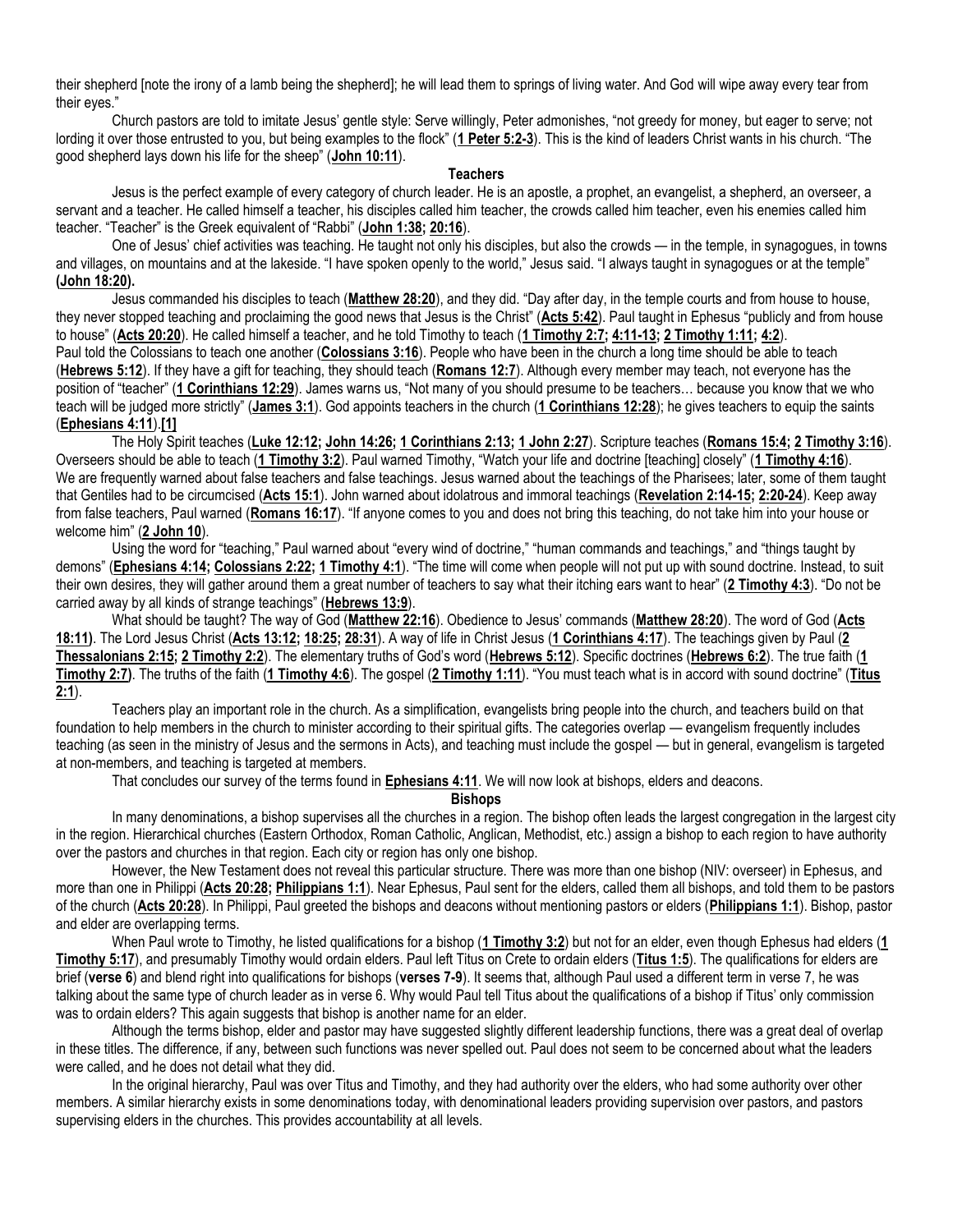Just as pastor is a functional title, describing the shepherding role that church leaders have, bishop is also a functional title. The Greek word is *episkopos,***[\[2\]](https://www.gci.org/articles/leadership-in-the-church-an-examination-of-eight-words/#_ftn2)** which comes from the words *epi* (over) and *skopeo* (see). A bishop is an overseer, a supervisor, someone who watches over others (**[Acts 20:28](https://biblia.com/bible/niv/Acts%2020.28)**). This implies both care and authority. A shepherd watches over the sheep. Jesus Christ is both "Shepherd and Overseer of your souls" (**[1 Peter 2:25](https://biblia.com/bible/niv/1%20Pet%202.25)**). Peter told elders to be shepherds, "serving as overseers" (**[1 Peter 5:1-2](https://biblia.com/bible/niv/1%20Pet%205.1-2)**). Again, we see that the titles overlap. What do overseers do? Judging by the qualifications, they must set a good example, both inside the church (**[1 Peter 5:2-3](https://biblia.com/bible/niv/1%20Pet%205.2-3)**) and in society (**[1](https://biblia.com/bible/niv/1%20Tim%203.7)  [Timothy 3:7](https://biblia.com/bible/niv/1%20Tim%203.7)**). Since they must be able to teach (**verse 2**), teaching must be one of their functions. They must take care of the church in much the same way that they manage a family (**[1 Timothy 3:4-5](https://biblia.com/bible/niv/1%20Tim%203.4-5)**). They are "entrusted with God's work" (**[Titus 1:7](https://biblia.com/bible/niv/Titus%201.7)**). They should "encourage others by sound doctrine and refute those who oppose it" (**verse 9**). They must teach, rule, encourage and refute (cf. **[2 Timothy 4:2](https://biblia.com/bible/niv/2%20Tim%204.2)**). "Whoever aspires to be an overseer desires a noble task" (**[1 Timothy 3:1](https://biblia.com/bible/niv/1%20Tim%203.1)**).

#### **Elders**

"Elder" is the most common translation of *presbyteros,* which means "older one." The prodigal son's older brother was a *presbyteros,* "the older one" **[\(Luke 15:25](https://biblia.com/bible/niv/Luke%2015.25)**). Patriarchs and prophets were *presbyteroi,* which the NIV translates as "ancients" (**[Hebrews 11:2](https://biblia.com/bible/niv/Heb%2011.2)**). The 24 elders in heaven are also *presbyteroi* **[\(Revelation 4:4](https://biblia.com/bible/niv/Rev%204.4)**, etc.). Jewish religious leaders were often called elders. The word was used within the Christian community, too (**[Acts 11:30;](https://biblia.com/bible/niv/Acts%2011.30) [15:2](https://biblia.com/bible/niv/Acts%2015.2)**, etc.). Peter and John called themselves elders (**[1 Peter 5:1;](https://biblia.com/bible/niv/1%20Pet%205.1) [2 John 1;](https://biblia.com/bible/niv/2%20John%201) [3 John 1](https://biblia.com/bible/niv/3%20John%201)**).

Since *presbyteros* can refer to an older man or to a church leader, we have to look at the context to see which is meant. Since **[1 Timothy](https://biblia.com/bible/niv/1%20Tim%205.1-2)  [5:1-2](https://biblia.com/bible/niv/1%20Tim%205.1-2)** deals with younger men, older women and younger women, it appears that *presbyteroi* in verse 1 refers to older men, not to church leaders. **[Titus 2:2-3](https://biblia.com/bible/niv/Titus%202.2-3)** also seems to be about older men and older women. They need to be taught basic things that church leaders should already know. **Verses 4-6** then address younger women and younger men, so the context shows that Paul is dealing with older men as an age group, not church leaders.

Paul and Barnabas appointed elders in each of the churches they founded **[\(Acts 14:23](https://biblia.com/bible/niv/Acts%2014.23)**). Paul told Titus to appoint elders in every town in Crete (**[Titus 1:5](https://biblia.com/bible/niv/Titus%201.5)**). In both cases, the churches were young and probably small. Nevertheless, more than one elder was appointed in each church. In Jerusalem, elders seem to have had a ruling function in conjunction with the apostles (**[Acts 15:6,](https://biblia.com/bible/niv/Acts%2015.6) [22-23;](https://biblia.com/bible/niv/Acts%2015.22-23) [16:4;](https://biblia.com/bible/niv/Acts%2016.4) [21:18](https://biblia.com/bible/niv/Acts%2021.18)**), just as the Jewish elders had a ruling function when they met as the Sanhedrin. Paul referred to "the elders who direct the affairs of the church" (**[1 Timothy 5:17](https://biblia.com/bible/niv/1%20Tim%205.17)**).

What does it mean to "direct" the church? The Greek word is *proistemi,* which comes from root words meaning "to stand before." This word is used to say that elders and deacons should "manage" their own households (**[1 Timothy 3:4-5,](https://biblia.com/bible/niv/1%20Tim%203.4-5) [12](https://biblia.com/bible/niv/1%20Timothy%203.12)**), which should be done with self-sacrificial love. The NIV translates this word "leadership" in **[Romans 12:8.](https://biblia.com/bible/niv/Rom%2012.8) [1 Timothy 5:17](https://biblia.com/bible/niv/1%20Tim%205.17)** tells us that elders helped direct the church, but only some of the elders were preachers and teachers. All preachers**[\[3\]](https://www.gci.org/articles/leadership-in-the-church-an-examination-of-eight-words/#_ftn3)** were elders, but not all elders were preachers.

The extent and limits of elders' authority is not spelled out in the New Testament, but they do have authority. Members are told, "Have confidence in your leaders and submit to their authority, because they keep watch over you as those who must give an account. Do this so that their work will be a joy, not a burden" (**[Hebrews 13:17](https://biblia.com/bible/niv/Heb%2013.17)**). "Respect those…who are over you in the Lord and who admonish you. Hold them in the highest regard in love because of their work" (**[1 Thessalonians 5:12](https://biblia.com/bible/niv/1%20Thess%205.12)**). "The elders who direct the affairs of the church well are worthy of double honor" (**[1](https://biblia.com/bible/niv/1%20Tim%205.17)  [Timothy 5:17](https://biblia.com/bible/niv/1%20Tim%205.17)**).

Because elders have a leadership position, they sometimes become the object of a disgruntled person's anger. For that reason, Paul told Timothy, "Do not entertain an accusation against an elder unless it is brought by two or three witnesses" (**[1 Timothy 5:19](https://biblia.com/bible/niv/1%20Tim%205.19)**). If the accusation is true, it must be dealt with publicly: "Those who sin are to be rebuked publicly, so that the others may take warning" (**verse 20**).

Although elders have authority that should be obeyed, they should not use their authority for self-service. Peter told them to serve "as overseers — not because you must, but because you are willing, as God wants you to be not greedy for money, but eager to serve; not lording it over those entrusted to you, but being examples to the flock" (**1** [Peter 5:2-3\)](https://biblia.com/bible/niv/1%20Pet%205.2-3). Like overseers and pastors, they are to take care of the flock (**[1](https://biblia.com/bible/niv/1%20Tim%203.5)  [Timothy 3:5](https://biblia.com/bible/niv/1%20Tim%203.5)**). They anoint the sick and pray for healing (**[James 5:14](https://biblia.com/bible/niv/James%205.14)**). "They keep watch over you as those who must give an account" (**[Hebrews](https://biblia.com/bible/niv/Heb%2013.17)  [13:17](https://biblia.com/bible/niv/Heb%2013.17)**).

However, many of the functions of elders are not restricted to elders. The New Testament tells members to serve one another, teach other another, instruct one another, edify one another, admonish one another and submit to one another. The elders serve in all these areas to build others up, teach right doctrines, promote spiritual maturity and equip the saints for works of ministry. Elders preach and direct the church with concern for the spiritual well-being of the members; they work to bring out the most in the other members.

## **Deacons**

The word *diakonos* means "assistant" — someone who works to help others. The word is used in a general sense to describe apostles, preachers, servants and other workers. It is used in a more specialized meaning in **[Philippians 1:1](https://biblia.com/bible/niv/Phil%201.1)** and **[1 Timothy 3:8-13](https://biblia.com/bible/niv/1%20Tim%203.8-13)** to denote an office in the church.

The word *diakonos* and the verb *diakoneo* often mean manual labor. **[1 Peter 4:11-12](https://biblia.com/bible/niv/1%20Pet%204.11-12)** makes a contrast between those who serve by speaking and those who serve (*diakoneo*). Those who have been given a gift of (manual) ministry (*diakonia*) should use that gift (**[Romans 12:7](https://biblia.com/bible/niv/Rom%2012.7)**). The seven men of **[Acts 6:3](https://biblia.com/bible/niv/Acts%206.3)** have often been understood as deacons (although they are not explicitly given that title), because they served by *diakoneo* — waiting on tables (**verse 2**). Physical service has traditionally formed the core of the duties of a deacon.

We are given a list of qualifications for deacons, but not a list of their duties. The qualifications suggest that deacons *may* have had some teaching and ruling functions. "They must keep hold of the deep truths of the faith" (**[1 Timothy 3:9](https://biblia.com/bible/niv/1%20Tim%203.9)**). This concern for doctrinal accuracy may have simply been part of the concern for a good example (**verse 8**), but it may also suggest that deacons helped teach.

Deacons must manage their children and households well (**verse 12**). The same qualification was given for bishops in **verse 4**, with the explanation given that bishops must manage the church (**verse 5**). If the same rationale applies to deacons, it implies that deacons helped direct the church. However, the New Testament does not mandate the specific duties of deacons. The church today is free to assign duties based on current needs.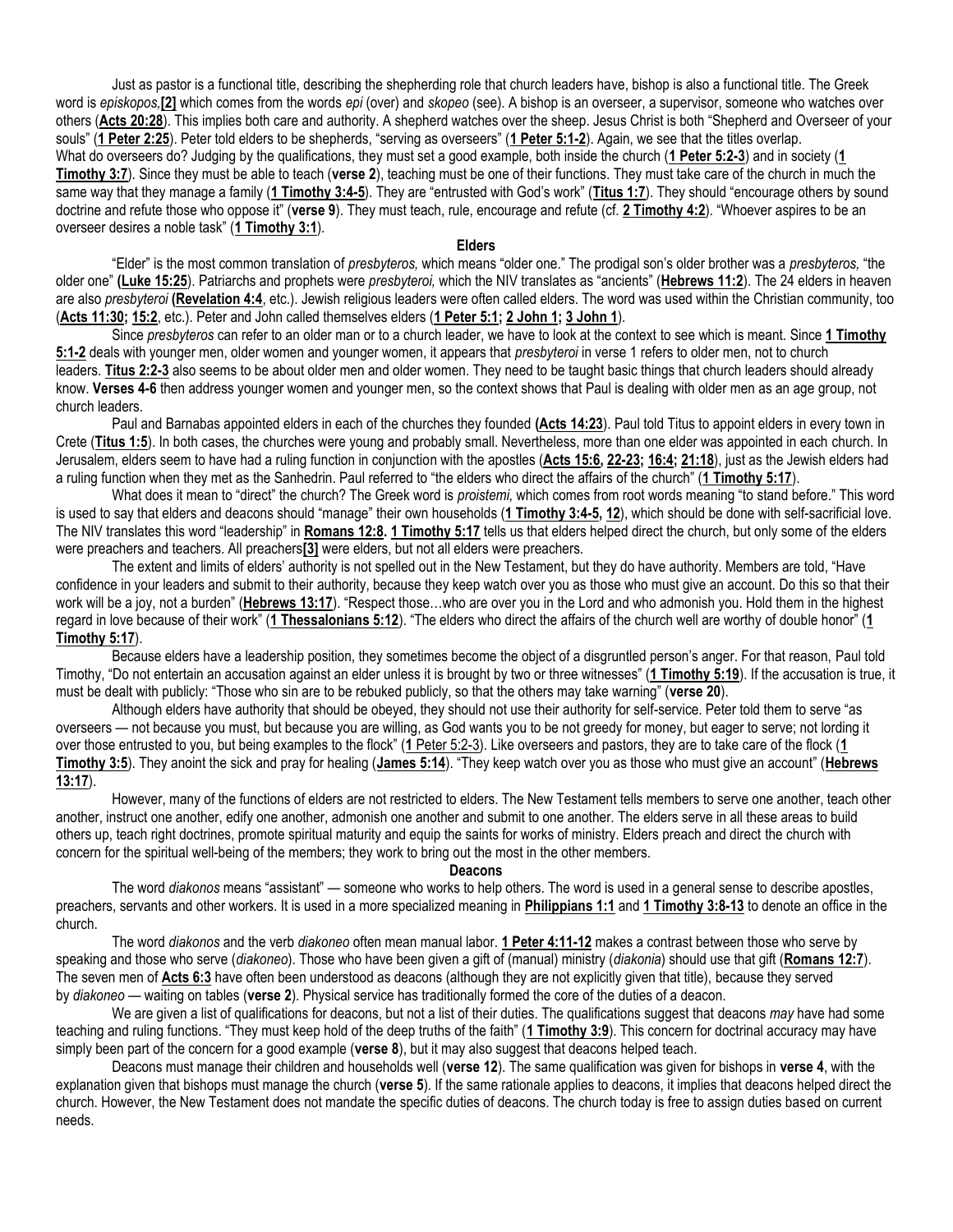## **Summary**

The New Testament church had various leaders, who served members through the word and through physical services. Speaking ministries include preaching, teaching, instructing, edifying and admonishing. Physical ministries included food distribution and other internal needs of the church. Leaders also had a role in directing or managing the church, and they were to be obeyed and respected.

All service, whether in speaking, serving or decision-making, should be done for the benefit of those being served. God puts people in the body as he wishes, all for the common good. He has given leadership roles to help the church function in its upward, outward and inward responsibilities. **[Ephesians 4:11-16](https://biblia.com/bible/niv/Eph%204.11-16)** gives an overview:

- "It was he who gave some to be apostles, some to be prophets, some to be evangelists, and some to be pastors and teachers" God has given various leaders to the church.
- "To prepare God's people for works of service" leaders exist to prepare God's people for helping others. Leaders inform, encourage, train and organize to bring out the most in others.
- "So that the body of Christ may be built up" the result of this is that the church becomes stronger. Works of service help build and unify the church.
- "Until we all reach unity in the faith and in the knowledge of the Son of God and become mature, attaining to the whole measure of the fullness of Christ" — this process continues until the church reaches maturity, which means unity in faith and the knowledge of Christ, as measured by the standard of Christ himself. Although the goal is never attained in this life, it is still the goal the church is working toward.
- "Then we will no longer be infants, tossed back and forth by the waves, and blown here and there by every wind of teaching and by the cunning and craftiness of people in their deceitful scheming" — maturity in Christ gives us doctrinal stability. We know where the anchor is.
- "Instead, speaking the truth in love, we will in all things grow up into him who is the Head, that is, Christ" maturity in Christ comes from combining doctrinal accuracy with love.
- "From him the whole body, joined and held together by every supporting ligament, grows and builds itself up in love, as each part does its work" — it is from Christ that the church grows, and the church is held together by its members, who work together in love to build the church.
- Church growth comes as each member does his or her work of service, everyone according to 1) the needs of the church, 2) the place in the body God has given them, and 3) the spiritual gifts he has given them. Leaders and laity work together for the same purpose: maturity in Christ.
- Lifetime or temporary?
- Christians sometimes view the pastoral ministry as a lifetime calling. This is not necessarily true; there is no verse that requires it. God calls every member to serve, but the way in which he wants us to serve may change through the years. God may call a person to serve as a pastor for several years, to serve as a professor for a few more years and then to serve as a business manager for a while. The person might serve as a pastoral supervisor, and then as an assistant pastor a few years later, depending on the needs of the church and changes in the person's family, health or other personal circumstances. The person might serve as a full-time employee or as a selfemployed or retired elder.
- Due to changing circumstances in their lives, pastors may sometimes need to resign from the pastoral role entirely, depending on what they understand God to be calling them to do. They may need to minister (serve) as laypersons rather than as elders. People who see leadership solely in terms of authority might view this as a demotion, but when ministry is seen in terms of service, a resignation may be seen as a spiritually mature response to God's call to serve in a new way. On the other hand, a resignation could also be a refusal to serve in the way that God wants. Ministers must make their own decisions, without peer pressure or fear of criticism.

**Endnotes** 

**[\[1\]](https://www.gci.org/articles/leadership-in-the-church-an-examination-of-eight-words/#_ftnref1)** The Greek construction in **[Ephesians 4:11](https://biblia.com/bible/niv/Eph%204.11)** implies that *pastors* and *teachers* are two descriptors of the same people. There is one article for apostles, one for prophets, one for evangelists, and only one for "pastors and teachers." One of the primary functions of a pastor is teaching. We see in **[Acts 20:28](https://biblia.com/bible/niv/Acts%2020.28)** and **[1 Peter 5:2](https://biblia.com/bible/niv/1%20Pet%205.2)** that pastors are overseers, and we see from **[1 Timothy 3:2](https://biblia.com/bible/niv/1%20Tim%203.2)** that overseers must be "able to teach." The titles overlap. **[\[2\]](https://www.gci.org/articles/leadership-in-the-church-an-examination-of-eight-words/#_ftnref2)** As the word moved from Greek to Latin to English, it was changed to *episcopus,* then *biscopus,* then *biscop* and then *bishop.* **[\[3\]](https://www.gci.org/articles/leadership-in-the-church-an-examination-of-eight-words/#_ftnref3)** Paul here seems to equate preachers and teachers. In **[Ephesians 4:11](https://biblia.com/bible/niv/Eph%204.11)**, he seems to equate pastors and teachers. He also seems to equate pastors with bishops. Although different gifts may be involved, the gifts often overlap. Paul does not use any one title consistently.



Michael Morrison received a PhD from Fuller Theological Seminary in 2006. He is Dean of Faculty and Professor of New Testament at Grace Communion Seminary.